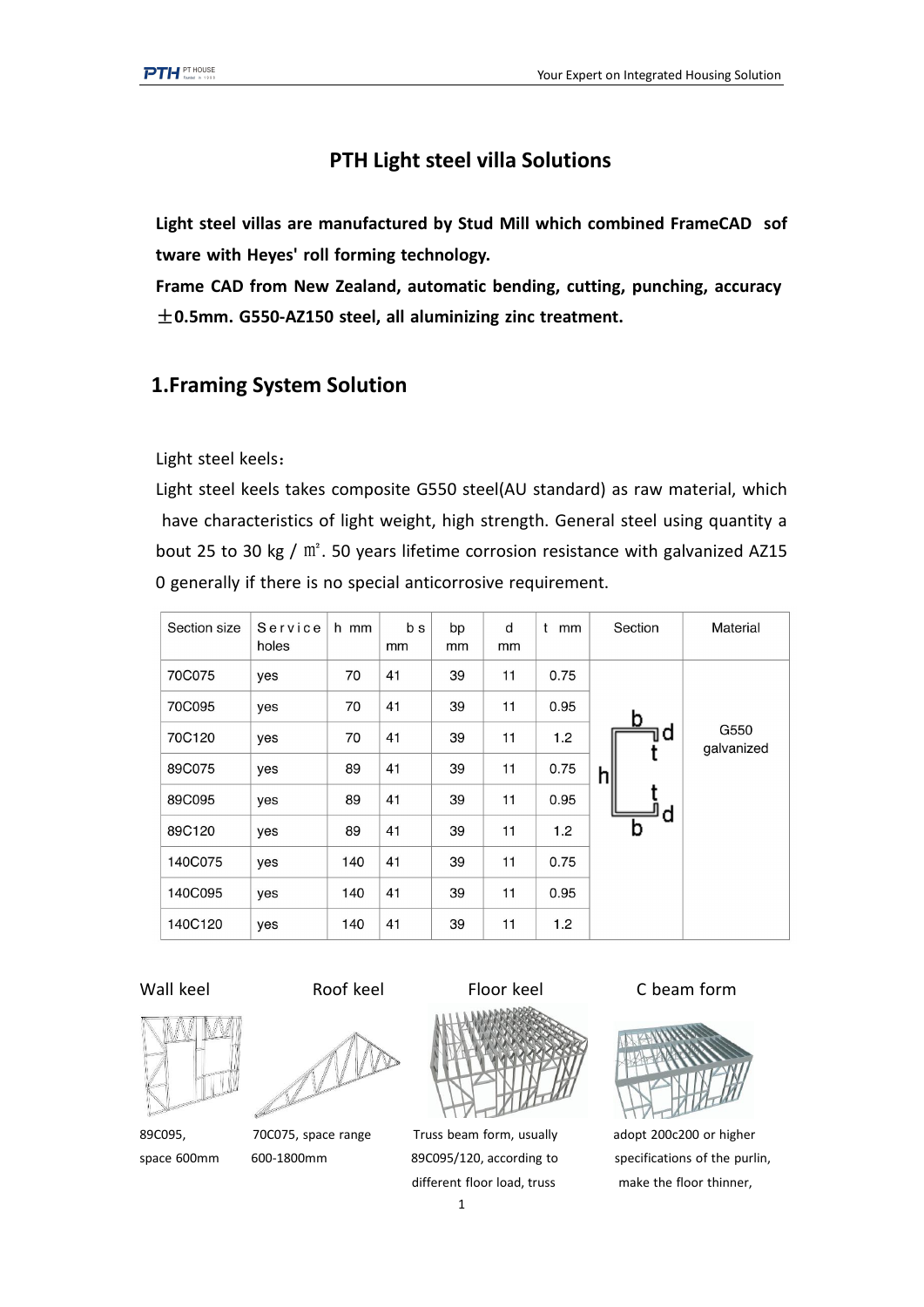take 400mm or 600mm saving space, easy installation

# **2.Three housing options**

| Type                  | Roofing System Solution  | Wall System Solution           | Floor System Solution     |
|-----------------------|--------------------------|--------------------------------|---------------------------|
| Image                 |                          | $\circledcirc$<br>$\circledS$  |                           |
| Advantage             | Better water-proof,      | Convenient installation,       | Dry construction on-site, |
|                       | convenient and fast      | no need external wall coating, | convenient installation;  |
|                       | to install, highly       | highly economic efficiency.    | light self-weight, can be |
|                       | economic efficiency.     |                                | applied in large scale.   |
|                       |                          |                                |                           |
| Insulation parameters | Roof thermal resistance: | Wall thermal resistance:       |                           |
|                       | 1.817 $m^2$ · K/W        | 2.624 $m^2$ · K/W              |                           |
|                       |                          |                                |                           |

### **Style 1**:**Economic**

|  | Style 2: Standard |  |
|--|-------------------|--|
|--|-------------------|--|

| Type                  | Roofing System Solution                                                              | Wall System Solution                                                                | Floor System Solution                                                                                         |
|-----------------------|--------------------------------------------------------------------------------------|-------------------------------------------------------------------------------------|---------------------------------------------------------------------------------------------------------------|
| Image                 |                                                                                      | $\circled{2}$<br>$\circledcirc$                                                     |                                                                                                               |
| Advantage             | Structure with high intensity,<br>better wind and seismic<br>resistance performance. | Highly water-proof,<br>beautiful appearance<br>and long lifespan of<br>maintenance. | Dry construction on-site,<br>convenient installation;<br>light self-weight, can be<br>applied in large scale. |
| Insulation parameters | Roof thermal resistance:<br>1.909 $m^2$ · K/W                                        | Wall thermal resistance:<br>2.716 $m^2$ · K/W                                       |                                                                                                               |